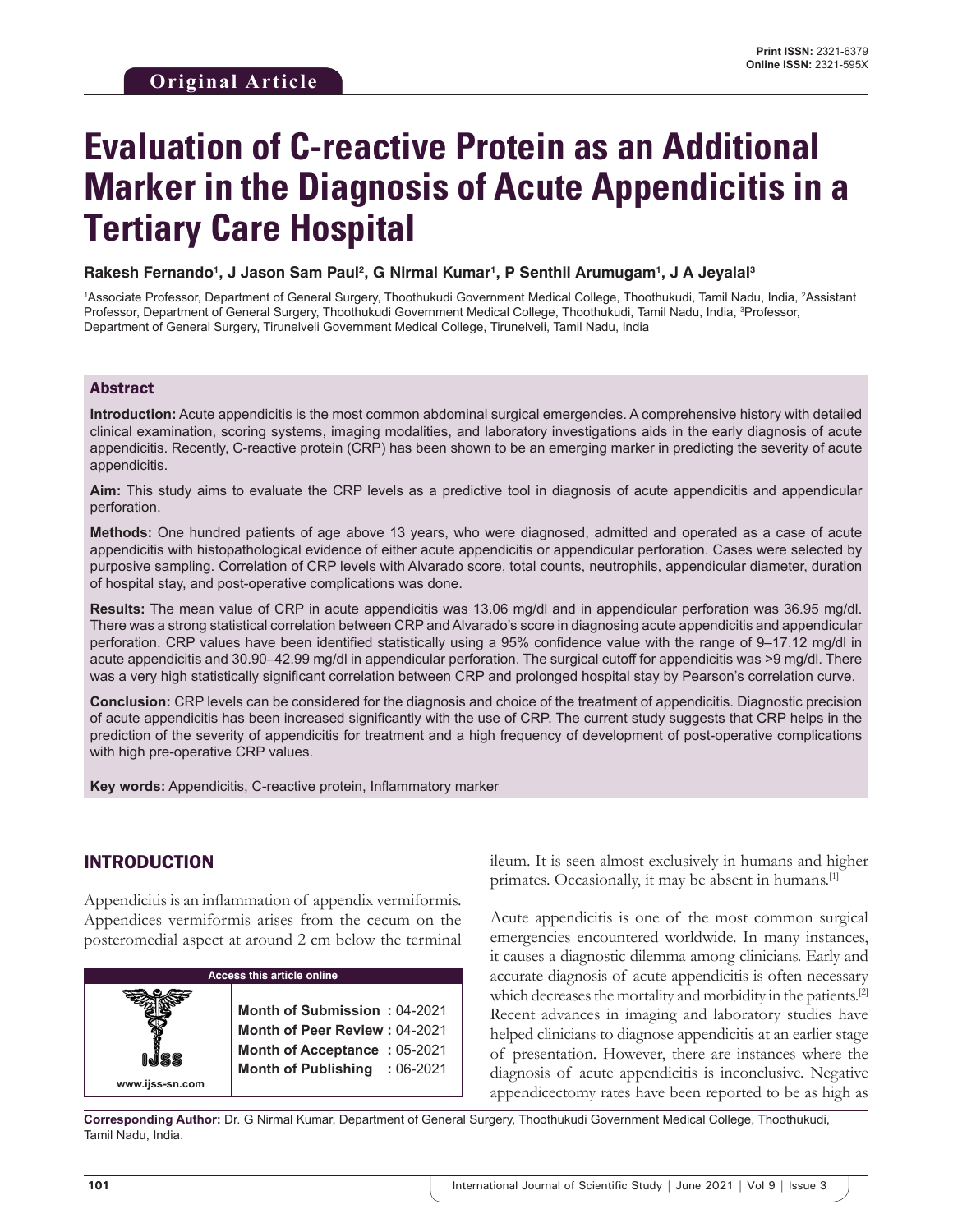15–20% in the literature.[3] C-reactive protein (CRP) has been shown to be an emerging marker in predicting the severity of acute appendicitis.[4] A comprehensive history with detailed clinical examination, scoring systems such as Alvarado score, RIPASA score, appendicitis inflammation response score along with imaging modalities, and laboratory investigations such as total count, differential count, and CRP aids in the early diagnosis of acute appendicitis. It also decreases the rate of negative appendicectomies, thereby reducing unwarranted surgical intervention.<sup>[5]</sup>

#### **Aim**

This study aims to evaluate the CRP levels as a predictive tool in diagnosis of acute appendicitis and appendicular perforation.

#### MATERIALS AND METHODS

It is a prospective descriptive study done from November 2017 to August 2019 in the Department of General Surgery, Tirunelveli Medical College, Tirunelveli. Our study population was 100 patients who were diagnosed, admitted, and operated on as a case of acute appendicitis with histopathological evidence of either acute appendicitis or appendicular perforation. Cases were selected by purposive sampling. Inclusion criteria: Patients above the age of 13 years, who are clinically diagnosed as acute appendicitis in the emergency ward, operated with histopathological evidence of acute appendicitis or appendicular perforation. Exclusion criteria: Patients with age <13 years, appendicular mass, history of trauma to the right iliac fossa, pregnant females, and patients with any other comorbidities that may cause elevated CRP were excluded from the study.

After getting clearance from the Ethical Committee and informed written consent in the native language of the patient, details of the patients who are diagnosed as acute appendicitis and operated, with histopathological diagnosis of acute appendicitis or appendicular perforation were entered into the questionnaire. Ultrasound of the abdomen and blood samples was obtained from the patients for the measurement of complete hemogram and CRP before surgery. After surgery, the histopathological report of the patient was obtained from the pathology department to look for evidence of acute appendicitis or appendicular perforation.

Data collected from the questionnaire were entered using Numbers software. Statistics was derived using SPSS 21 software. Descriptive data were tabulated in frequency, mean, and standard deviation. Acomparison of continuous variables was done by one-way ANOVA. Correlation of CRP levels with Alvarado score, total counts, neutrophils,

appendicular diameter, and duration of hospital stay was done using Pearson correlation curve.

## RESULTS

In the present study, of the total 100 patients, 45 were male and 55 were female. The most common age group of presentation is 19–30 years followed by 13–18 years [Table 1]. About 63% of patients were diagnosed with acute appendicitis [Figure 1], with mean value of CRP in acute appendicitis is 13.06 mg/dl and in appendicular perforation is 36.95 mg/dl. About 95% confidence value for CRP is in the range of 9 mg/dl–17.12 mg/dl in acute appendicitis and 30.90 mg/dl–42.99 mg/dl in appendicular perforation [Figure 2]. Pearson correlation was statistically significant for CRP values with Alvarado score, total count, neutrophils, and duration of hospital stay and insignificant correlation was noted for sonological appendicular diameter [Figures 3–6]. Independent Student's *t*-test showed a statistically significant correlation between the development of post-operative complications with high pre-operative CRP values [Table 2].

## **DISCUSSION**

The mainstay of the treatment of appendicitis is surgical management. Conservative management of appendicitis in selected cases has also been documented.<sup>[6,7]</sup> On diagnosing a patient with appendicitis, the severity of appendicitis has to be ascertained before selecting optimal treatment. White blood cell counts, CRP, and neutrophil percentage can be used as predictors of management. This study aimed to evaluate whether CRP predicts the severity of appendicitis. The most common age group diagnosed with appendicitis is 19–30 years which is similar to the

| <b>Characteristics</b> | <b>Frequency</b> | Percentage |  |
|------------------------|------------------|------------|--|
| Age group              |                  |            |  |
| < 18                   | 34               | 34.0       |  |
| $19 - 30$              | 38               | 38.0       |  |
| $31 - 40$              | 12               | 12.0       |  |
| $41 - 50$              | 9                | 9.0        |  |
| >51                    | 7                | 7.0%       |  |
| Gender                 |                  |            |  |
| Male                   | 45               | 45.0       |  |
| Female                 | 55               | 55.0       |  |

#### **Table 2: Complications**

| <b>Complication</b> | n  | <b>Mean</b> | SD    | P-value  |
|---------------------|----|-------------|-------|----------|
| Yes                 | 28 | 41.61       | 19.27 | < 0.0001 |
| No                  | 72 | 14.24       | 15.06 |          |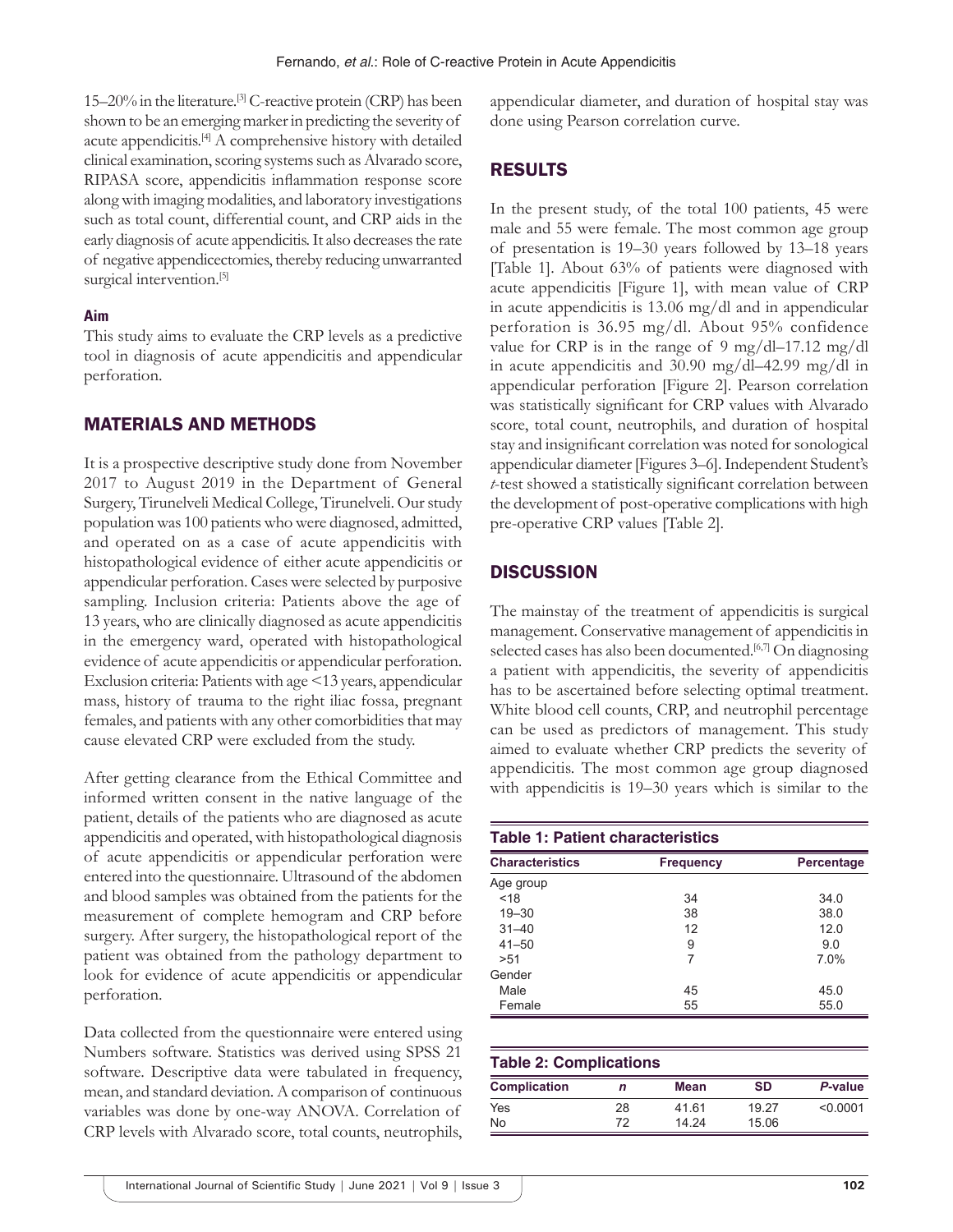





**Figure 2: Diagnosis and C-reactive protein**



**Figure 3: Correlation of C-reactive protein with Alvarado score**

study done by Rathnam and Suggaiah.<sup>[6]</sup> The mean value of CRP in acute appendicitis was 13.06 mg/dl and in appendicular perforation was 36.95 mg/dl which was similar to the results by the study of Jangjoo *et al.*<sup>[7]</sup> and Wu *et al.*<sup>[8]</sup> As compared to the study by Dal *et al.*,<sup>[9]</sup> our study showed a strong statistical correlation between CRP and Alvarado score in diagnosing acute appendicitis and appendicular perforation. CRP values have been



**Figure 4: Correlation of C-reactive protein with total count**



**Figure 5: Correlation of C-reactive protein with neutrophil**



**Figure 6: Correlation of C-reactive protein with duration of hospital stay**

identified statistically using a 95% confidence value with the range of 9–17.12 mg/dl in acute appendicitis and 30.90–42.99 mg/dl in appendicular perforation by our